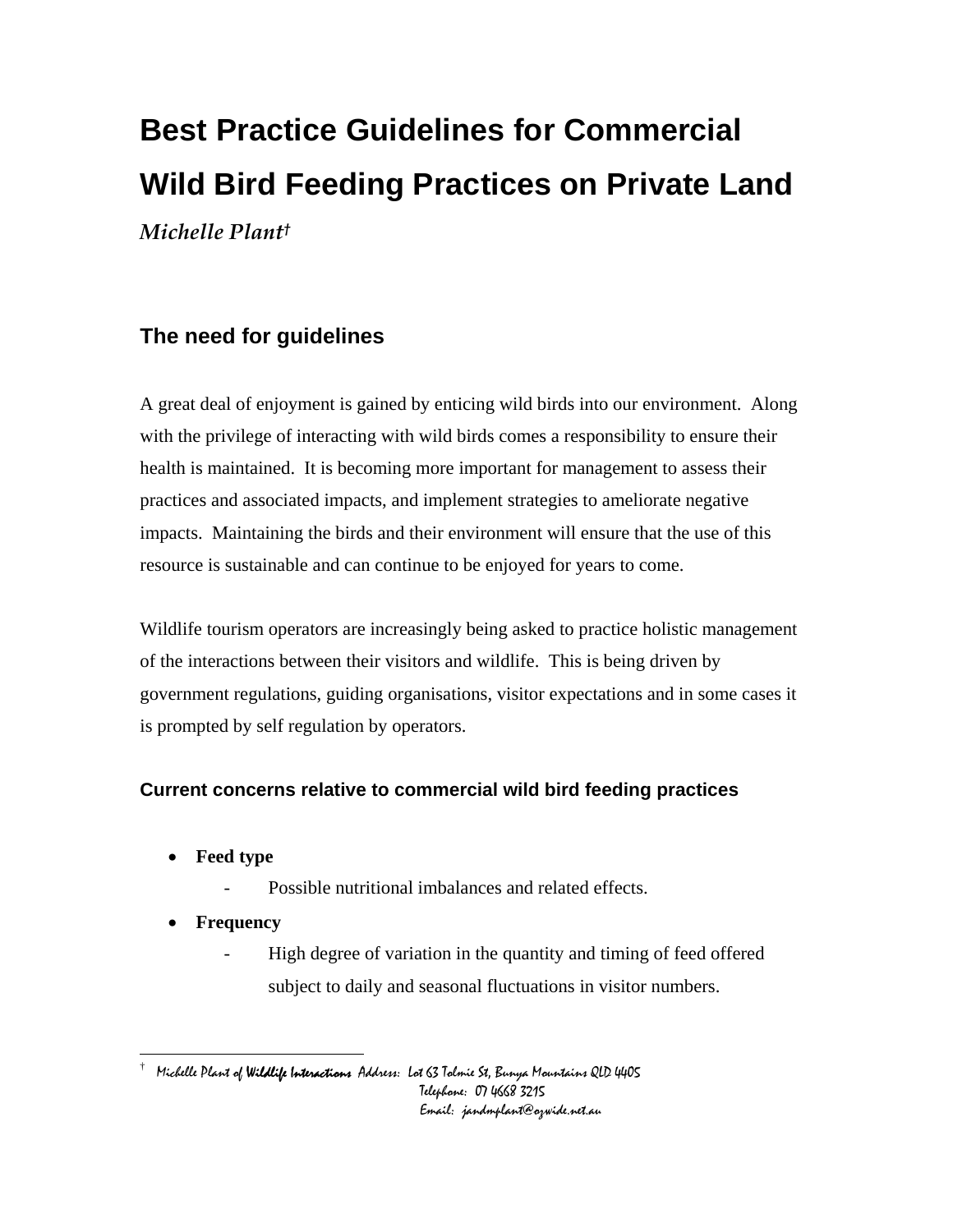### • **Limited controls over feeding activity**

- Without supervision people can take the seed onto neighbouring properties. Movement of participants can expose them and the birds to increased risk. In addition, negative interactions on neighbouring properties can create tension between neighbours.
- Possible damage to neighbouring property's infrastructure, and localised environmental degradation.
- Litter.
- Incidental species (those which are not the target of the feeding activity, e.g. brush turkeys) have access to feed and waste, this can result in an increase in abundance of undesirable species.
- Loss of less dominant species.
- Potential for negative interactions between wildlife and participants, for example children screaming or kicking at the birds, or participants sustaining bites or scratches.
- **Hygiene** 
	- Potential for disease transfer between the birds, participants and staff at the feeding area.

### • **Need for environmental education**

- Some activities operate without interpretive information to offer participants the opportunity to learn more about the birds. Feeding wildlife has the benefit of increasing the possibility of having an encounter with the target species. If harnessed, this can have conservation benefits.
- Whilst benefits to the visitors can be identified, there is little benefit to the birds or the environment. Visitors do not seem to be aware of the implications of their actions relevant to risks or negative environmental impacts.
- **Change in wildlife behaviour** 
	- Dependency on supplementary food, particularly for juveniles.
	- Alteration of species movement patterns.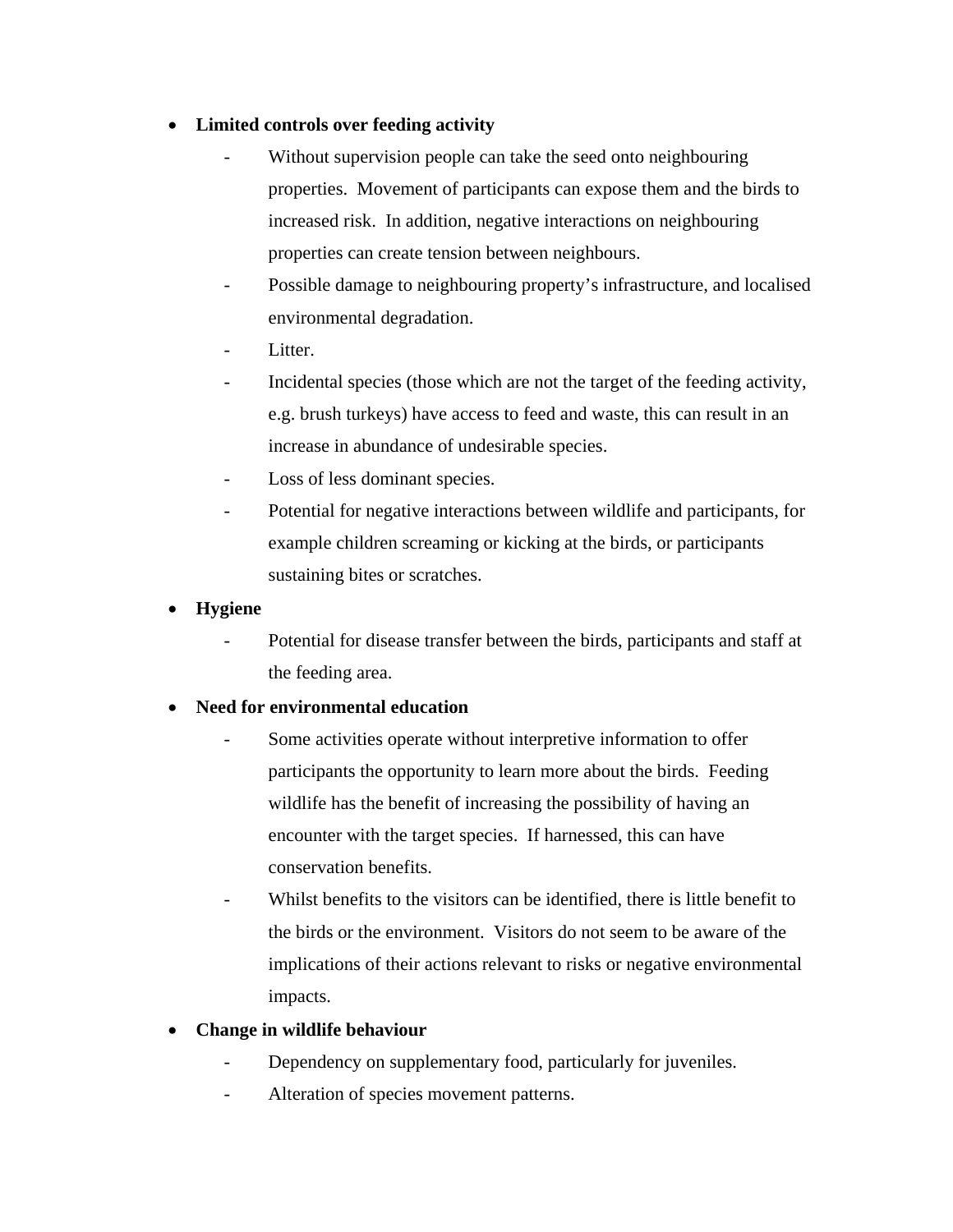$Habituation - if birds become too familiar or comfortable with the$ presence of humans they may fail to exercise their natural instinctive behaviours, such as response to danger.

By applying the guidelines for best practice and associated recommendations, concerns about the sustainability of feeding practices will be addressed by:

- improving the quality of feed offered,
- providing feed with an appropriate nutrient balance for the target species,
- reducing the quantity of feed offered,
- improving feed management,
- setting feeding times that reflect the target species natural foraging times,
- introducing hygiene requirements,
- implementing risk management,
- implementing management controls,
- providing information to assist the development of an Activity Plan and supporting Interpretive program, and
- providing information to assist the development of a monitoring and evaluation program.

Operators do not make a great deal of money from this type of activity. Often a lack of resources is a constraint to implementing management changes. It will be important for partnerships to be formed to achieve outcomes that might be beneficial for all interested parties. This may involve contributions from government organisations, conservation groups, organisations that are seeking opportunities to support conservation projects (even when applicable to privately owned land), participants, the wider community, academics and other operators experiencing similar problems. Contributions could take the form of funding, knowledge, time or support.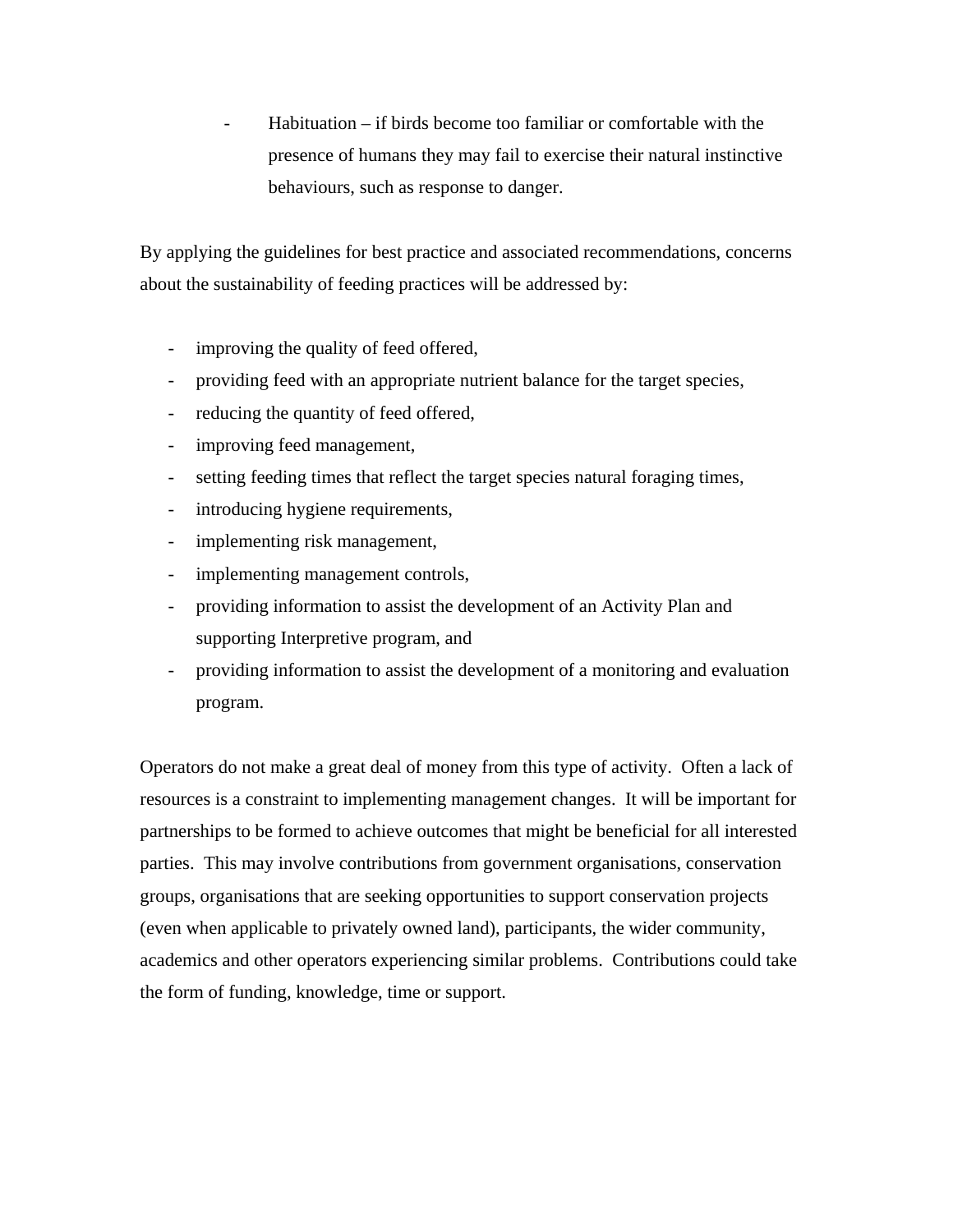# **CURRENT LEGISLATIVE REQUIREMENTS IN QUEENSLAND**

Subject to an amendment of the *Nature Conservation Regulation 1994* in March 2004, operators undertaking a commercial activity that involves interaction with (common) wildlife, in Queensland will now be required to apply for a "Commercial Activity Licence – Wildlife Interaction".

### The aim of the legislation is to:

- manage risks, both known and potential on and adjacent to Parks;
- have management of the activity ensure it's sustainability, and
- for the operator to take responsibility for interactions that occur as part of the activity encouraged by them.

### Some more specific details of the legislation are listed as follows:

- applies to particular interactions with protected animals,
- required to control and monitor particular interactions for the health, safety and wellbeing of animals and humans,
- it can only be issued for interactions with common animals,
- interactions are limited to an approved interaction plan for that species,
- penalties to be applied for interactions that are not part of the approved interaction plan,
- requirement to keep written reports relevant to the approved activities, this information must include problems or concerns relevant to the activity including illness or injury to the animals, aggressive incidents and complaints made by any people involved or affected by the activity (the report must be kept secure and be available for inspection by a conservation officer), and
- provide for consultation requirements, i.e. how the problems or concerns were identified and resolved.

A comprehensive Interaction Plan must accompany the licence application.

*(For operators in other states, please refer to your governing state organization for current legislative requirements.)*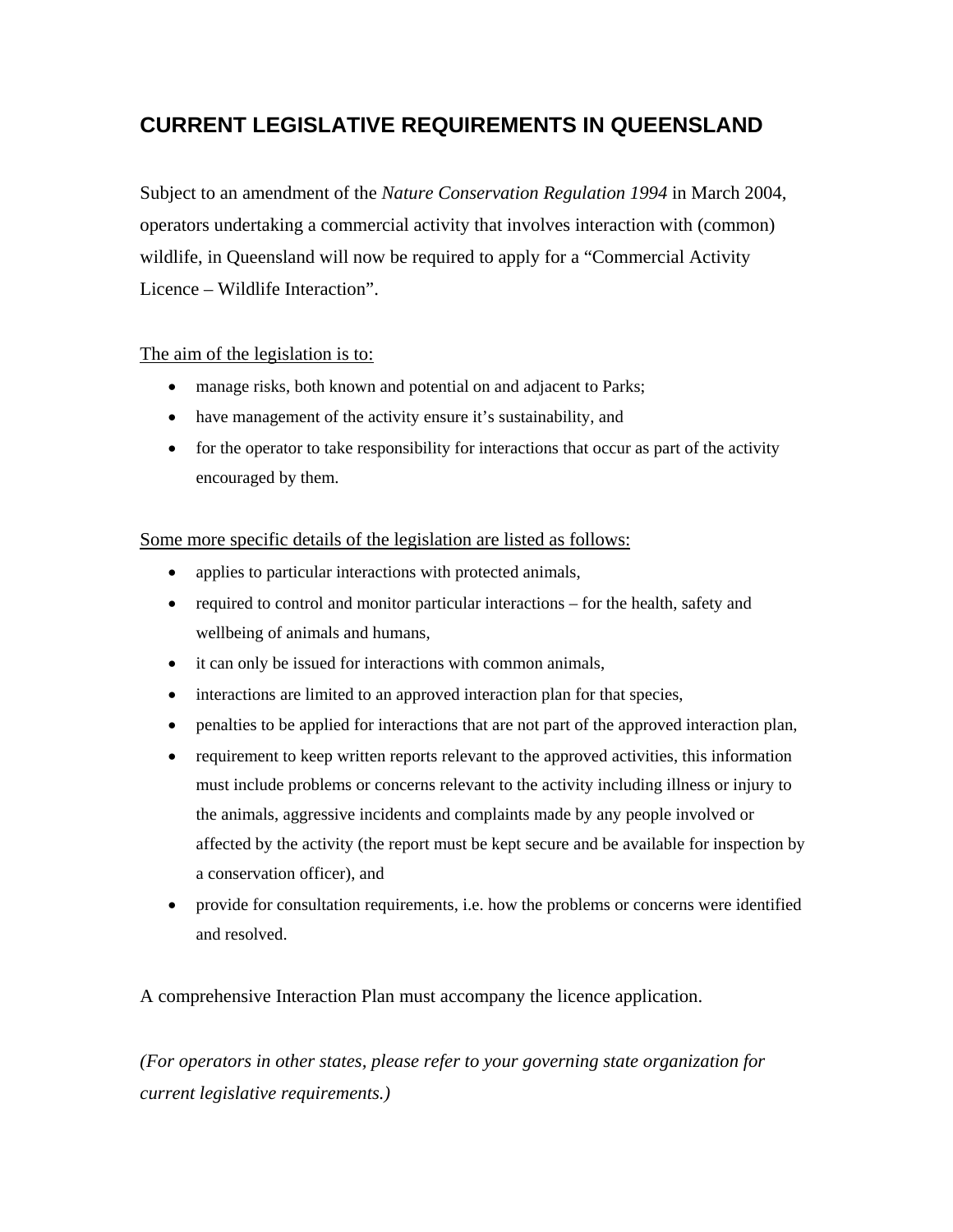# **Guidelines for Best Practice: Wild Bird Feeding on Private Land**

These guidelines aim to improve current wild bird feeding practices for the benefit of the birds and their environment, the participants, bystanders who may or may not support the activity, the operator and their staff, and the management of neighbouring properties.

# **Feed**

• When a supplementary diet is offered to wild birds, provide a clean (free from fungus and infections), quality feed that is nutritionally balanced for the target species.

*(The term feed is used to make the distinction between animal feed and human food. Human foodstuffs are not suitable for birds consumption.)* 

# **Seed vs. Pellets**

• Appropriate feeds for supplementary feeding of Crimson Rosellas and King Parrots are clean, high quality parrot pellets (select one with a higher fat content, some may not be suitable) or an appropriate seed mix with added nutrients. (Pellets generally have a better nutritional balance, however they do have other limitations to their use, appropriate storage is essential.)

*Feed in use at Bunya Mountain Getaway –* Trill Cockatiel Food prepared by Golden Cob

*For other species it is recommended that you contact a specialised avarian veterinarian, to discuss options for feed. If you would like to discuss feed types please contact Michelle*.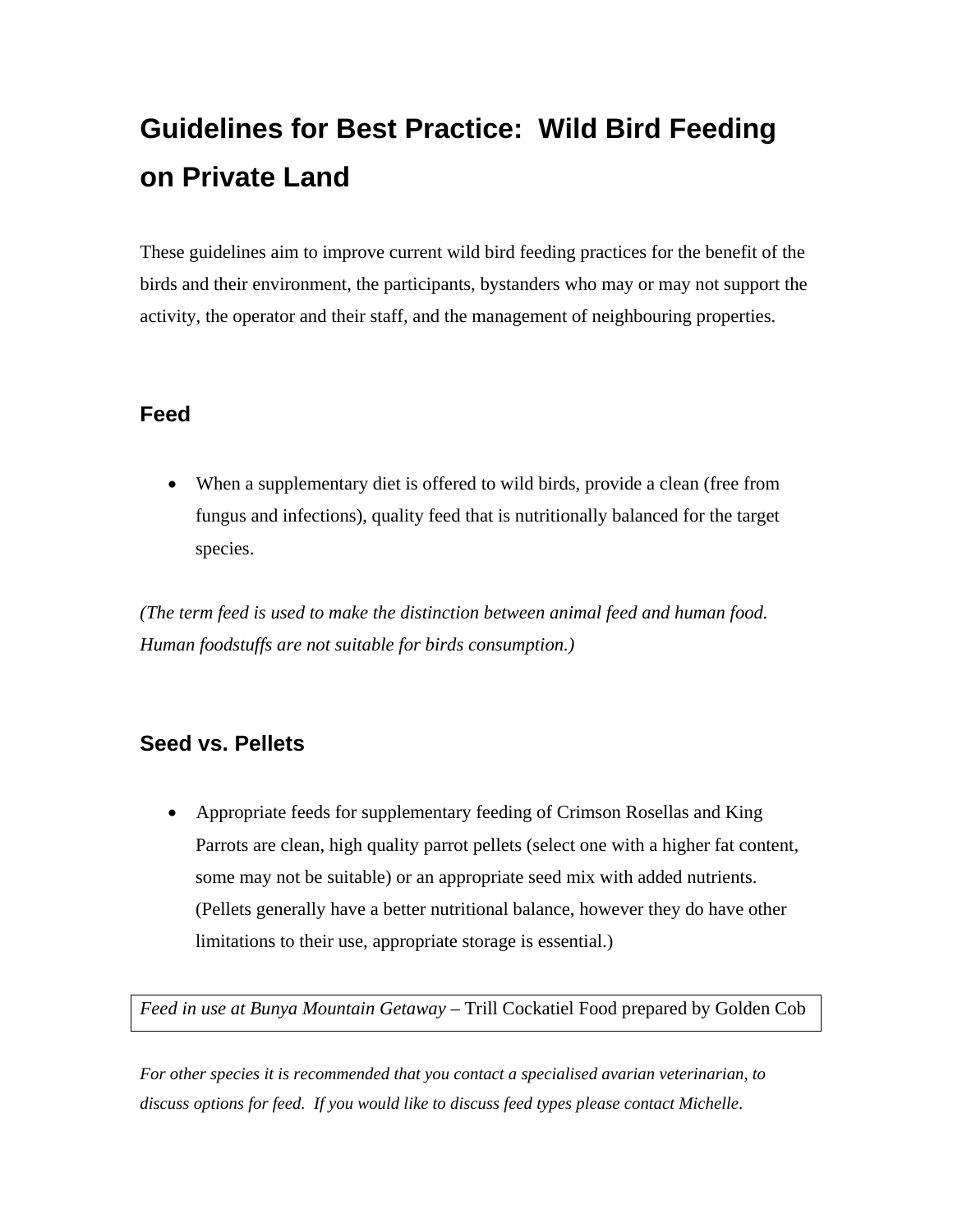# **Feed Management**

- Protect feed from contamination and deterioration by storing in airtight containers, in a cool, dry place.
- Check feed regularly for contamination. If contamination has occurred, discard the affected supply.
- Use feeders appropriate for the target species that ensure there is no risk of feed becoming contaminated by droppings, and that limit waste falling to the ground.

# **Quantity**

• Limit bird feeding time to a 15 minute interval per session.

# **Frequency**

- Offer feed either once a day in the afternoon; or twice per day, once in the morning and again in the afternoon (15 minutes per session).
- If there are no participants, there is no need to place feed out for the birds (considering that they have a smorgasbord available in National Parks or nearby bushlands.)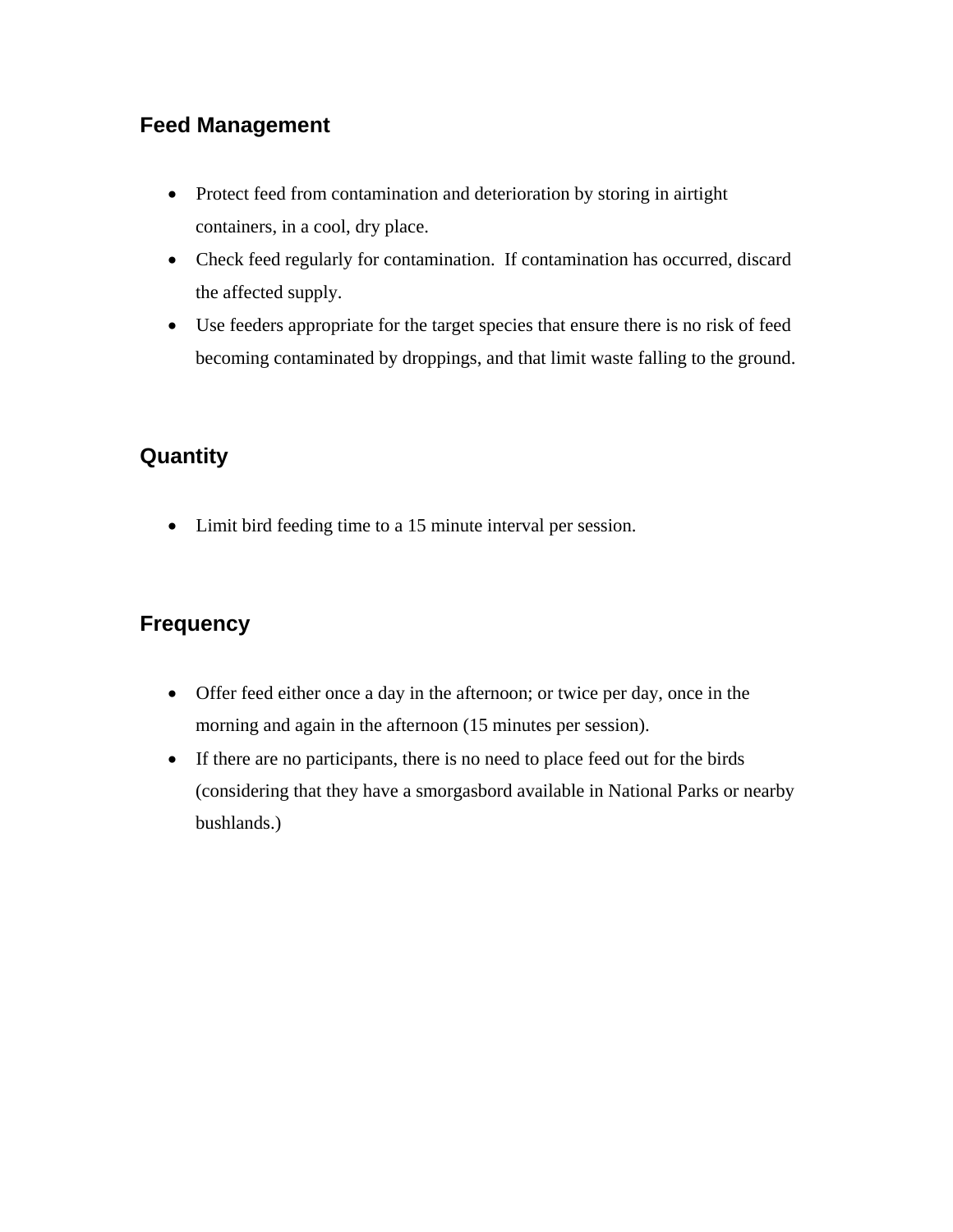### **Water**

• Water does not need to be provided at the feeding sessions.

(If choosing to provide water, it is very important to ensure strict hygiene management is maintained. Water containers must be cleaned, disinfected and rinsed thoroughly before refilling, at least twice per week.)

# **Hygiene Requirements**

- Conduct a site assessment and evaluation to identify the site's suitability to meet hygiene requirements and where site hardening (modifications) might be required.
- Maintain a high level of site, equipment, personal and participant hygiene.
	- After each session collect waste from the feeding site and dispose of appropriately. Clean, disinfect and dry all feeding equipment, then store ready for use.
	- In the afternoon collect and dispose of waste, then hose down the surrounding vegetation and thoroughly clean and disinfect the area.
	- Ensure attending staff member and participants wash their hands before and after the activity. (Gloves could be offered to participants for further hygiene protection.)
- Utilise biodegradable products for implementing hygiene requirements. Ensure appropriate use and storage of cleaning equipment and chemicals.
- Utilise stainless steel feeding equipment (such as bowls or feeders) to allow for effective cleaning.
- Ensure cleaning equipment utilised at the site is not used for any other purpose.

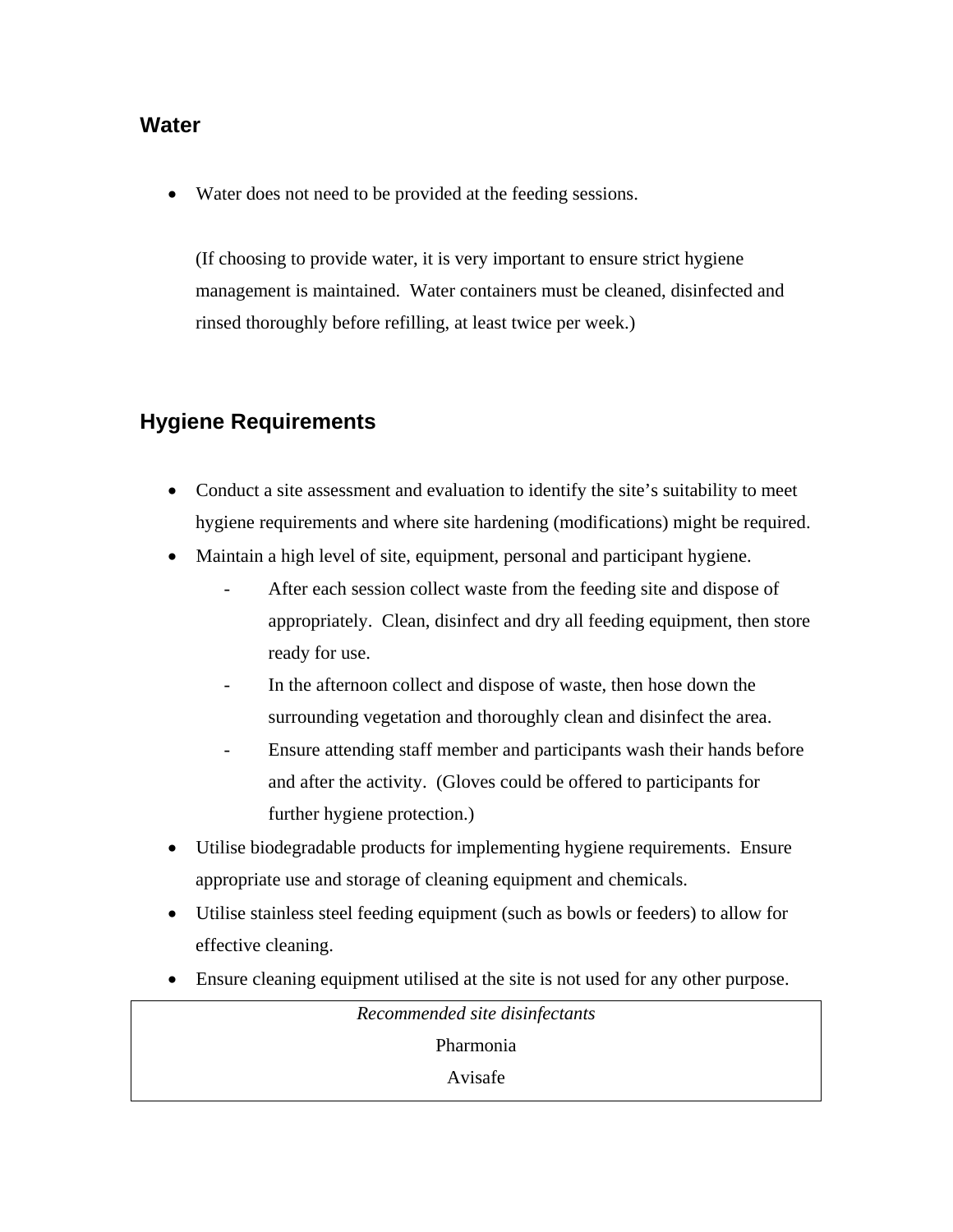# **Risk Management**

- Conduct a site assessment and evaluation to identify the site's suitability to provide for risk management to be implemented.
- Prepare the site to ensure risks to participants and birds are minimised. This will involve site hardening and implementing hygiene requirements.
- Use interpretive tools including information sheets, an interpretive presentation and signage to provide information:
	- to the participants to ensure they, and the feed stay within the designated feeding area,
	- about the health and safety risks for the participants and the birds,
	- on how to minimize risks,
	- about suitable behaviour during the activity such as limiting noise levels and sudden movements, and
	- to participants to identify target species and the risks associated with feeding more aggressive species.
- Utilise equipment that limits risks, such as stainless steel bowls that provide for effective cleaning.
- Monitor bird numbers congregating at the site during feeding sessions. If there are too many birds, the risk of the birds becoming stressed will increase. (Adjustments to the feeding activity may be necessary to address this issue.)
- Monitor bird health, conduct quarterly faecal flotation tests (in-conjunction with a veterinarian). Report any sick, injured or dead birds found within the immediate vicinity of the site to the local national park authority or veterinary laboratory and obtain advice on what action is required. Sick or dead birds should be taken to a veterinarian for further investigations in order to determine if there are increased health risks to either birds or participants.
- If serious health risks to the birds or participants are identified, feeding should be stopped for a period of time to allow the birds to disperse, and thereby limit risks of exposure associated with them congregating at the site. (Follow veterinarian's advice.)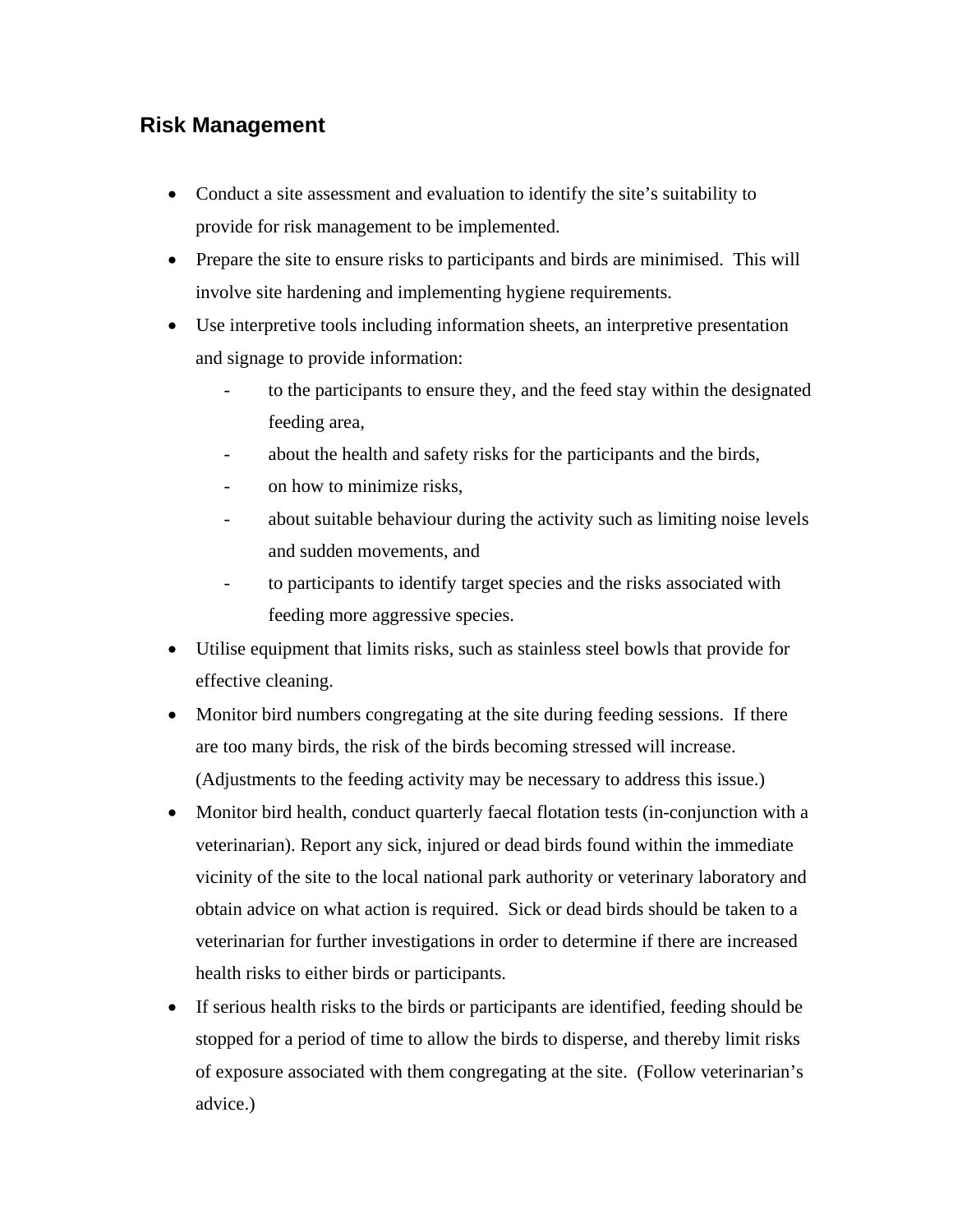- Implement hygiene requirements.
- Ensure that staff (working within the vicinity of the site) utilise personal protective equipment, such as a mask, gloves and goggles when cleaning or mowing.
- Wherever possible take precautions to limit dust generated from the site.
- Instruct staff and participants to advise their Doctor if they become ill, of contact with wild birds.
- Ensure that at least one staff member has a current First Aid Certificate.
- Develop an emergency response plan.
- Maintain records, monitor and evaluate. Make adjustments to practices accordingly.

# **Diseases that can be transferred from birds to particpants / staff**  (particularly Psittacosis / Salmonellosis / Campylocbacter)

- Provide information regarding the risks of contracting these illnesses, possible symptoms and required treatment.
- Display Public Health Fact Sheets (available via Queensland Health website other states produce similar leaflets), at the booking office.
- Implement hygiene requirements and risk management.

*Operators feeding other species should consult with a specialist avarian veterinarian to discuss the possible zoonotic illnesses that are potentially a problem with that species, and what action that may be required to prevent transfer of disease.*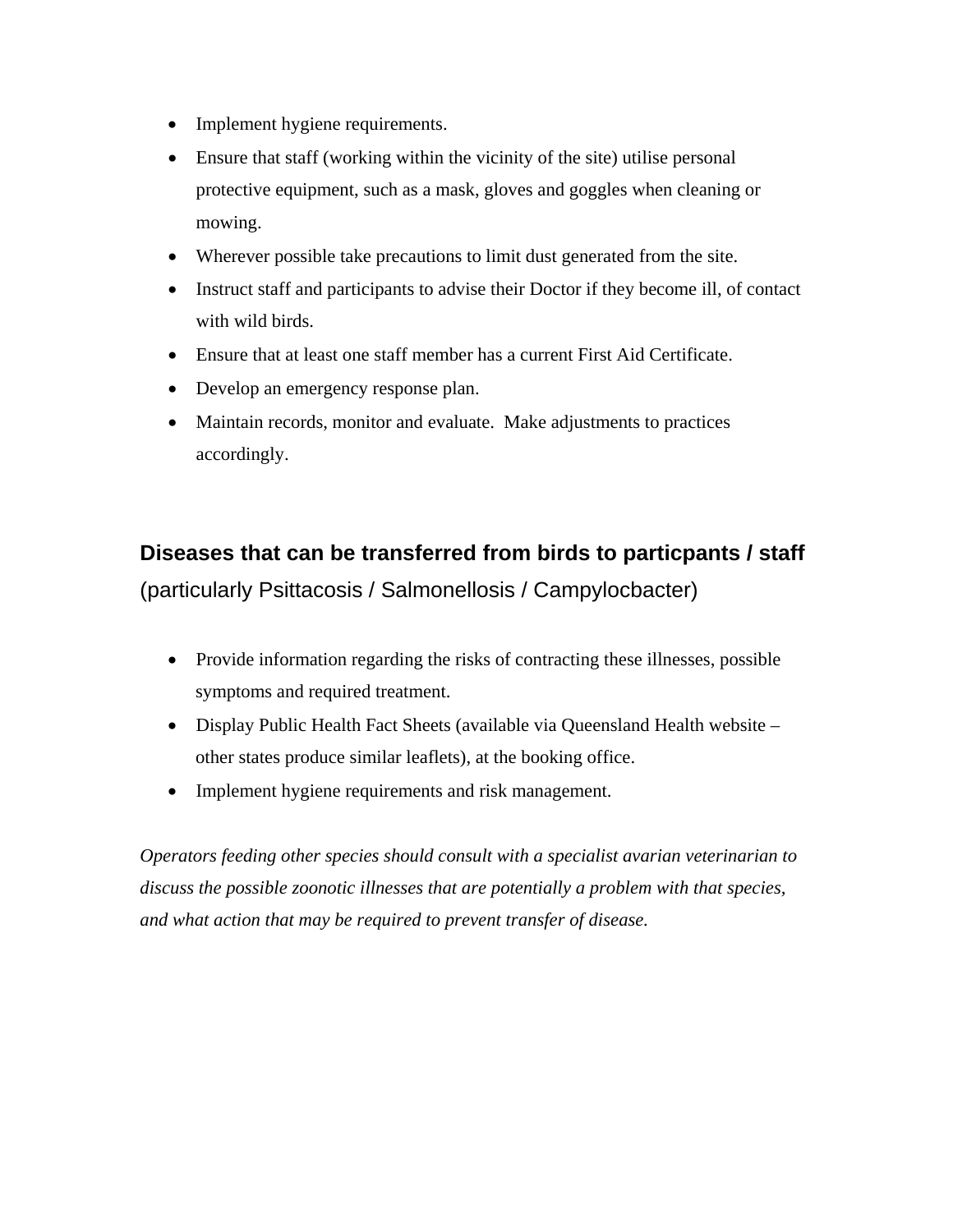# **Management of sick or dead birds** (or associated incidental

### species)

- Observe the birds coming to the feeding site for signs of being unwell.
- Illness occurs naturally in wild birds. Reasonable judgment should be exercised before intervening and taking action. Any very sick or dead birds that are found within the immediate vicinity of the site should be handled with caution *(refer full details of recommendations)*. Take the bird to the local national park authority for advice on what action is required. This may involve taking the bird to a veterinarian for further investigations or to a registered carer.
- Birds that have re-cuperated should be released back at the site.
- Costs for veterinary and carer attention could be built into the price for participation.

# **The Feeding Activity**

- Develop and implement an Activity Plan. Include details of the operation of the activity, resource and cleaning requirements, visitor management controls, the budget, monitoring and record keeping requirements, incident reports and evaluation reports.
- Management controls need to be considered and applied to ensure the feeding activity meets the licence requirements.
- Maintain, monitor and evaluate records to ensure the Activity is achieving its objectives (including wildlife management, customer satisfaction and is financially sustainable – based on current cost).
- Develop a monitoring program that considers information required to evaluate impacts relevant to wildlife management issues.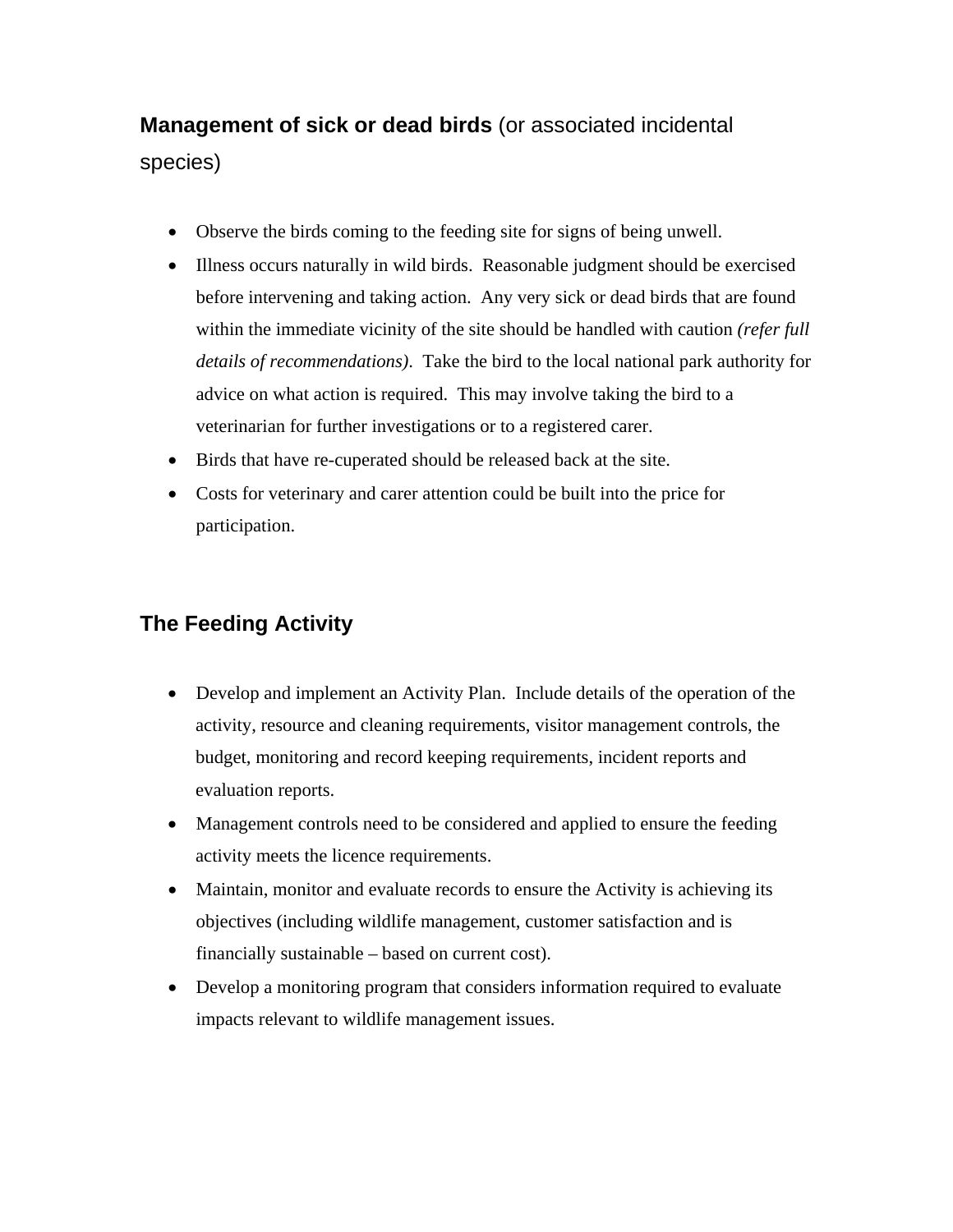# **Interpretation (Education)**

• Develop and implement an interpretive program that acts to support changes made to wild bird feeding practices.

*An example is provided below.* 

# **Consultation**

- Regularly consult with interested parties including neighbouring landholders, to discuss problems and successes of the new feeding program. Consider management options and respond accordingly.
- Develop and implement a mechanism that provides for participant feedback. Monitor and evaluate this information regularly, make adjustments where possible.

# **Supporting Conservation**

• Develop and implement mechanisms that ensure the feeding activity has positive outcomes for the birds and the local environment. (This may involve supporting a research project or making a contribution from sales to a relevant conservation program. Wildlife Connect is an initiative that involves operators establishing their own trust to provide funds to help support wildlife management research and conservation objectives of their local area. There are numerous benefits of this type of fund.<sup> $\ddagger$ </sup>)

<span id="page-10-0"></span><sup>&</sup>lt;u>.</u><br># Michelle Plant of **Wildlife Interactions** Address: Lot 63 Tolmie St, Bunya Mountains QLD 4405 Telephone: 07 4668 3215 Email: jandmplant@ozwide.net.au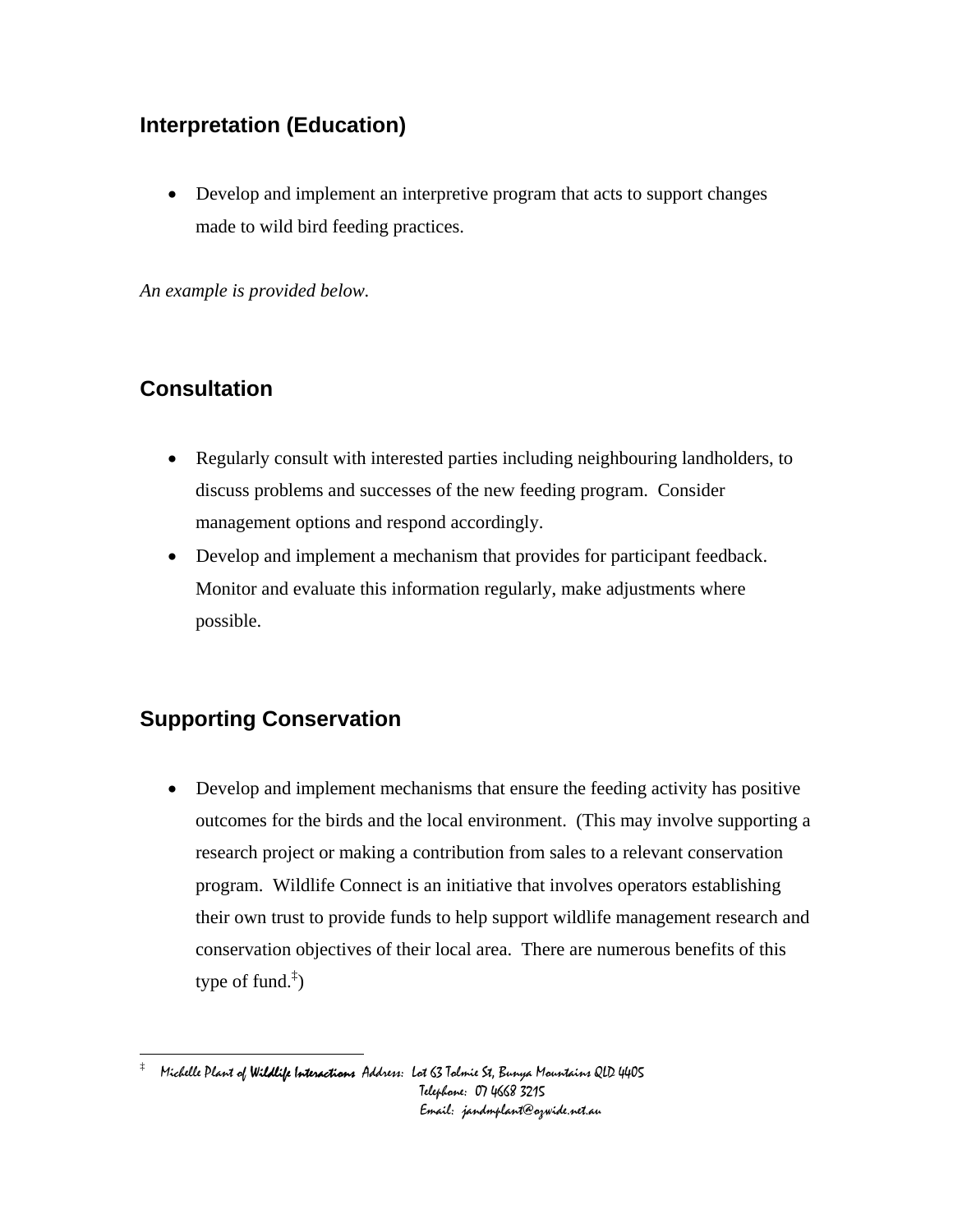Whilst care has been taken to investigate the information supporting these guidelines thoroughly, it is acknowledged that monitoring and evaluation of the individual activity will be essential, to ensure practices are adjusted as new information or equipment becomes available.

*Full details to support these guidelines, with accompanying recommendations to achieve improved practices are available on reques[t§](#page-11-0) . This includes information that was considered in the development of the guidelines.* 

<span id="page-11-0"></span>e<br><sup>§</sup> Michelle Plant **of Wildlife Interactions** Address: Lot 63 Tolmie St, Bunya Mountains QLD 4405 Telephone: 07 4668 3215 Email: jandmplant@ozwide.net.au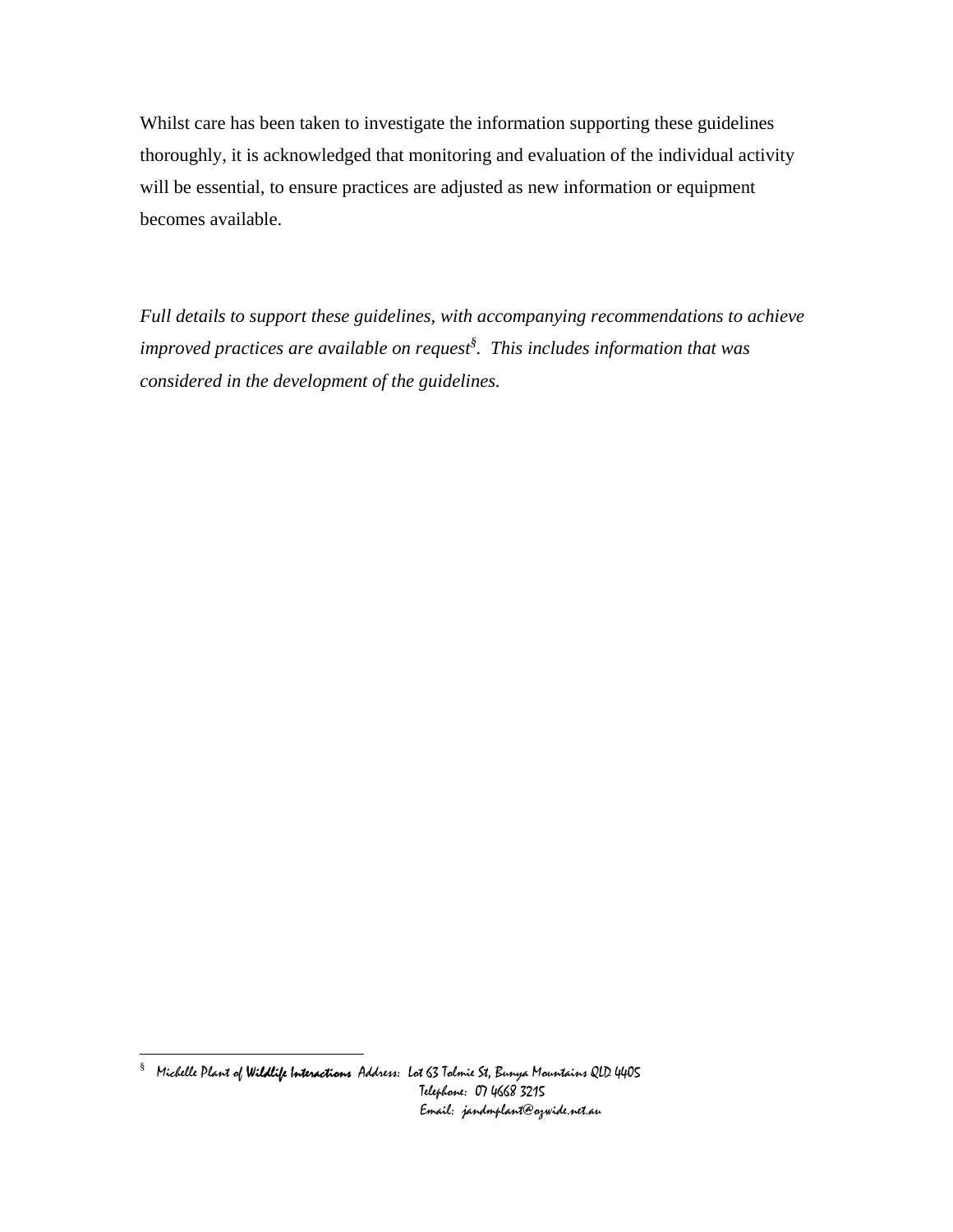# **Interpretive Presentation for a Wild Bird Feeding Activity**

**(Prepared for case study location - Bunya Mountains Getaway)** 

The presentation aims to create understanding and appreciation of the birds and their environment, meet conservation objectives and to enhance the visitor's experience

Dialogue *Instructions*  **Notes** 

**(It is recommended that this be used as a guide to the presentation, the Interpreter should have the opportunity to introduce their own personality, creativity and allow for spontaneity.)** 

*Arrive in time to prepare site and equipment (approximately 15-20 minutes prior to start time). For example, prepare feed and* 

*Meet and greet participants.* 

*Engage in conversation prior to official presentation in order to develop the relationship and build an understanding of participant's previous experience with the activity, expectations and current level of knowledge.* 

*Guide participants to designated feeding area.*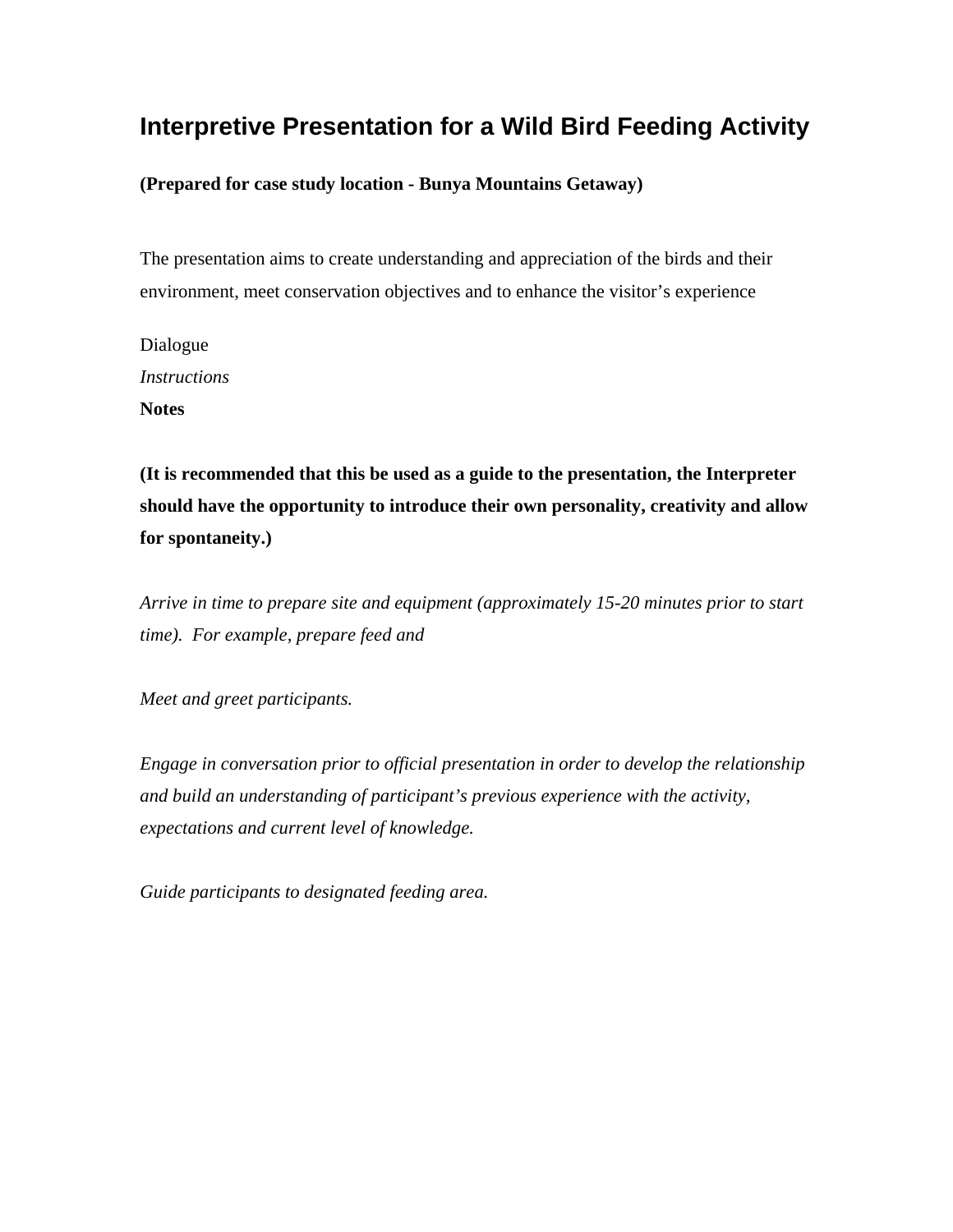### **Introduction**

Whilst interacting with the King Parrots and the Crimson Rosellas is a very enjoyable experience, if we are not careful wild bird feeding can cause serious health problems for the birds and the participants taking part in the activity, and also for bystanders who do or don't participate.

Feeding of the Australian King Parrots and the Crimson Rosellas has been taking place on this private property for over 30 years. It started in the early 70's when a fellow by the name of Joe Walker, who built the kiosk, offered feed to the birds to keep them out of his veggie patch. He like many others since then, enjoyed the opportunity to admire these beautiful birds. It is an opportunity that we want to continue to provide.

In response to concerns for both bird's and participant's health and safety, environmental management concerns and changes to legislation these new feeding practices have been introduced.

Today we will have the opportunity to feed the birds but also to gain an understanding of some of their behaviours and their importance to the ecology of the Bunya Mountains National Park.

### **Participant Health and Safety Requirements**

Before we begin we need to run through some health and safety requirements.

There are a number of diseases which can be transferred from wild birds to humans, the most serious of which is a disease called Psittacosis. Information is available from the General Store. In order for us to limit the risks I have to ask you to wash your hands both before and after feeding the birds.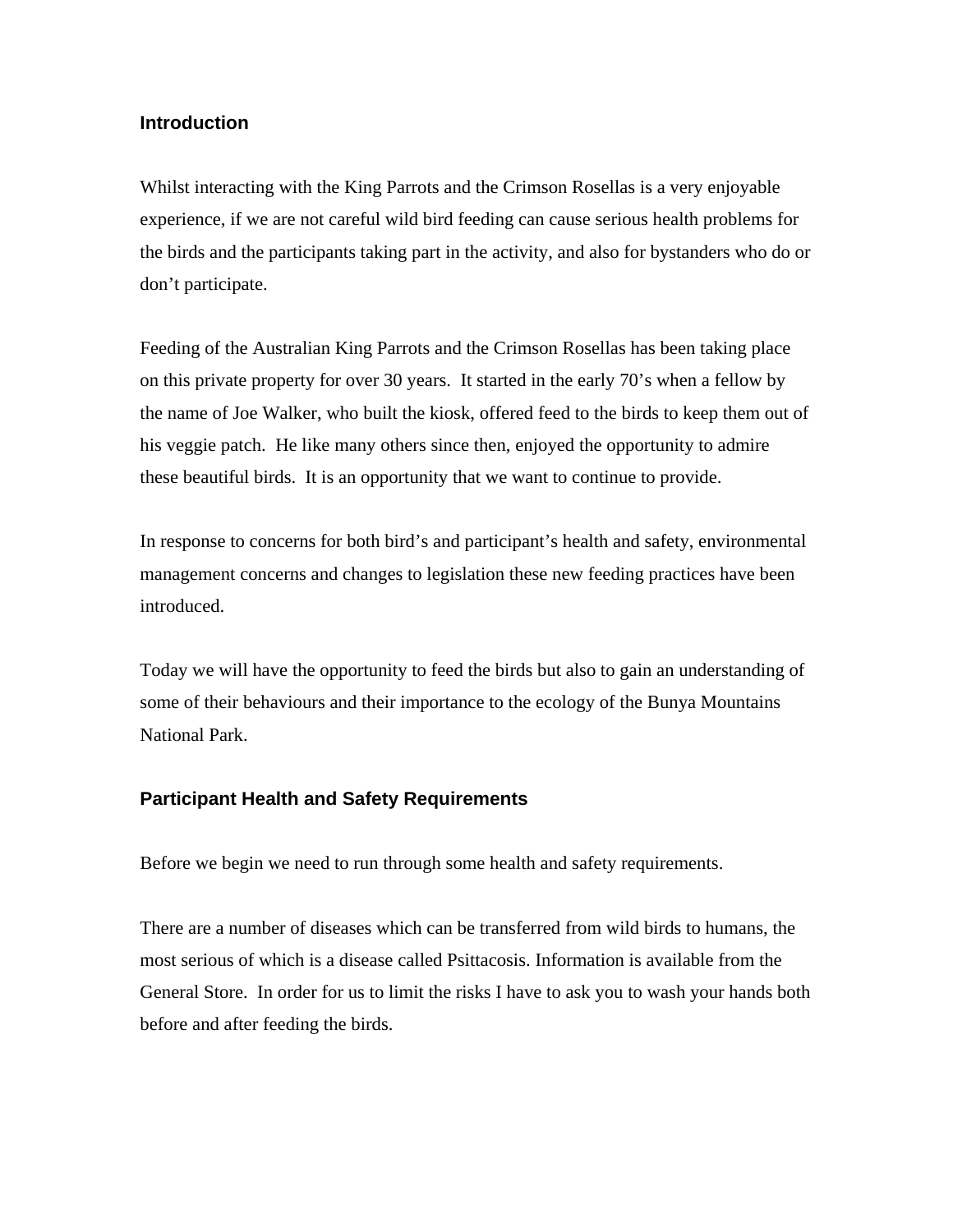Is there anyone who hasn't washed their hands already? *(Direct them to the washrooms)*

If you are concerned about getting scratches either on your arms or your head I encourage you to take some gloves and to wear a hat. *(Have selection of clean gloves available.)*

If during the feeding activity a bird lands on your shoulder or your head please gently move the bird onto your hand or encourage it to move away.

These birds can be flighty and easily stressed; loud noises, sudden dramatic movements or potential danger may cause them to leave the site. They will fly to the trees on the neighbouring property and remain silent until the danger has passed. When you hear their contact calls they may soon return to the site to continue feeding. Please know that stressed or frightened birds have been known to cause injuries.

Very young children can sometimes find the activity overwhelming and become distressed, I would ask parents to stay close to them.

There are also a number of diseases which the birds can transfer to each other. To limit the possibility of this occurring we need to keep a space of approximately one meter from the nearest person, you can see the markers on the ground. It is also very important for us to prevent seed from falling to the ground.

You will be given one of these special feeding bowls that will ensure that you have birds come to feed with you. The bowls are designed to limit the waste that can collect on the ground. This is the most important reason for us staying within the designated feeding area. Waste and droppings that collect on the floor expose the birds to a high risk of disease transfer. By feeding over a concrete floor the surface can easily be cleaned and disinfected to ensure hygiene standards are maintained.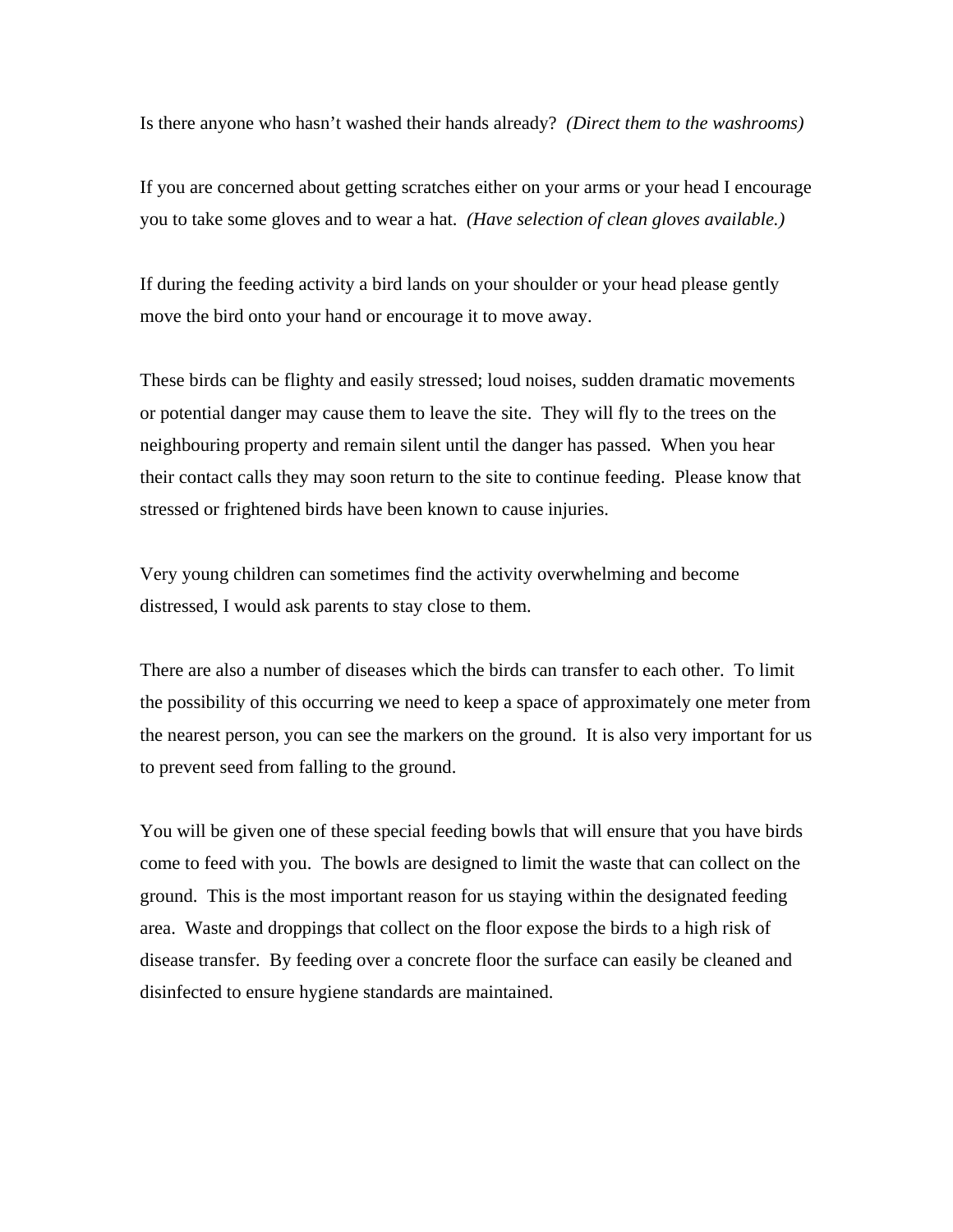Lastly it is very important for the health and wellbeing of the birds that our feeding them does not interfere with their natural foraging behaviour. It is now a requirement of the Nature Conservation Regulations 1994 that this activity be conducted according to a prepared Interaction Plan. This sets limits on how, when and where the birds can be fed.

These birds have specific nutritional requirements that are met by feeding in the forest. Not only do they eat seeds but to maintain their optimum health they eat a variety of foods including plant material, fruits, berries and nectar from native and introduced trees, shrubs and grasses, and on insects . The Crimson Rosellas will feed on many different insects including caterpillars, moths and termites.

These birds have an important job to do. By eating the seeds from the native plants and redistributing them, they help to regenerate the forest (Birds Queensland 2005).

We will be offering the feed for a 15 minute period. If the birds are alarmed and fly to the safety of the trees, we need to be patient. When the bird's instincts tell them it is safe they will return. But I should add that there is no way of knowing how long this will take.

What we are aiming to do is provide the birds with a healthy snack but not ruin their appetite or interfere with their ecological role in this environment.

(*When there are large groups – maximum 30 with 2 lots of 15, with 7-8 minutes each.)*  There are two groups of feeders today so once your feed tray is empty please return it for the next person, otherwise we will have a change over after 7 minutes.

The last point I need to make is that we are conducting this activity on Private Land. Beyond this boundary is the National Park. Feeding birds or other wild animals is not permitted outside this area. We are able to conduct this activity under licence with set guidelines. Please do not feed the birds outside of this area.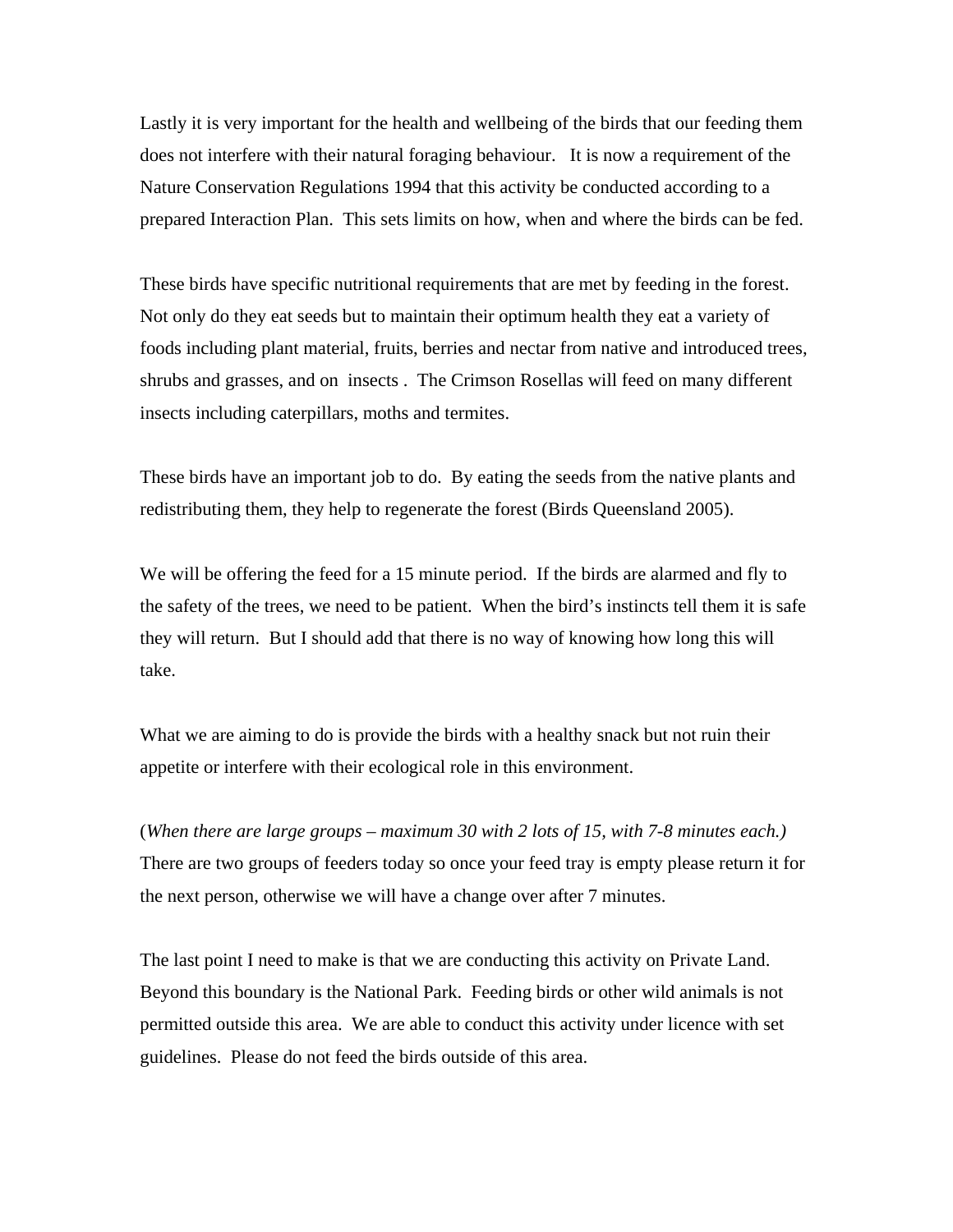Does anyone have any questions at this point?

Ok we have the rules out the way - let's have some fun.

### **The Activity**

Please come forward with your feeding ticket to collect your feed bowl; and gloves if you would like some. Then choose your spot.

*Hand out feed bowls, guide participants into position and distribute feed. Could ask for an assistant and select one or two of the children to help hand out the bowls and the seed.* 

# **(Opportunity for humour – I won't ask you to help me clean and disinfect them after!!)**

We need to count the birds that come to feed at the site for our monitoring program, are there any young volunteers who would like to help me count them?

*Select two teenagers (if possible) and ask one to count King Parrots and one to count the Crimson Rosellas. Provide a data sheet for the numbers to be recorded on. Could have a small treat to thank them for their help.* 

*Interpreter will need to keep note of time.* 

The feed that we are using today is **(Selection from Guide to Best Practice).** The reason we are using this is because **(different for chosen feed e.g. Parrot Pellets – they have been especially formulated to provide all the essential nutrients these birds require / Budgie Mix – is a low fat mix more suitable than parrot mixes).**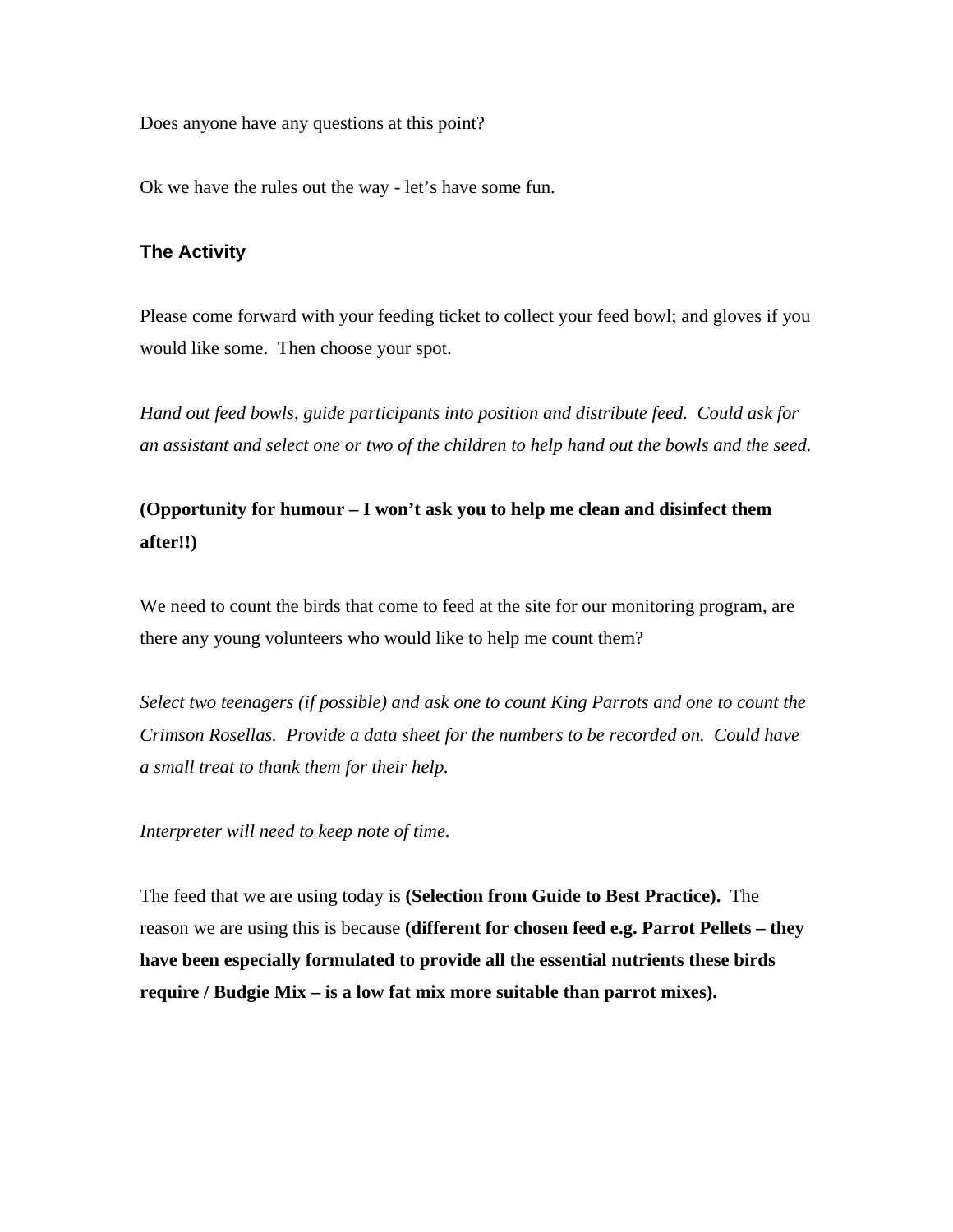These birds require a balanced diet and plenty of exercise, just like us to ensure they stay healthy. Poor nutrition is the leading cause of bird deaths in the world. If sunflower seeds are in the feed the parrots will selectively feed on these and fill up. This would be similar to us eating a Mars bar for dinner and leaving the meat and veggies for another day, but what if the next day we ate the Mars bar too! Sooner than later we would get very ill.

Unlike in cities and towns, these birds have a smorgasbord of appropriate foods out there in the National Park. Their role in the rejuvenation of the forest by dispersing the seed is very important. If you live in town and would like to attract birds to your garden, there are a number of things you need to consider. These include, planting native plant species which provides a natural diet for a variety of birds and is inexpensive, if you choose to provide feed it is important to select a high quality clean feed that is appropriate for the species you are trying to attract, hygiene requirements are very important and also risk management to ensure you are not putting either yourself or the birds in harms way.

The target species we are feeding here are the Australian King Parrot and the Crimson Rosella. Both of these parrots are generally found in forested, mountain regions of eastern Australia. Whilst these are very much wild birds, as you can see they have become used to being fed here.

During the feeding activity you might also notice some "guard or sentinel" birds that stay in the trees nearby. Both of these parrots are known to forage on the ground. This can expose them to the threat of predation. So the birds work together to ensure their safety. These birds have an average life span of 20 to 25 years.

Who can tell me which is the male and which is the female King Parrot? *Respond.* **Can mention that juveniles look similar to the female.** 

Ok this one is a bit trickier, does anyone know which is the male and female Crimson Rosella?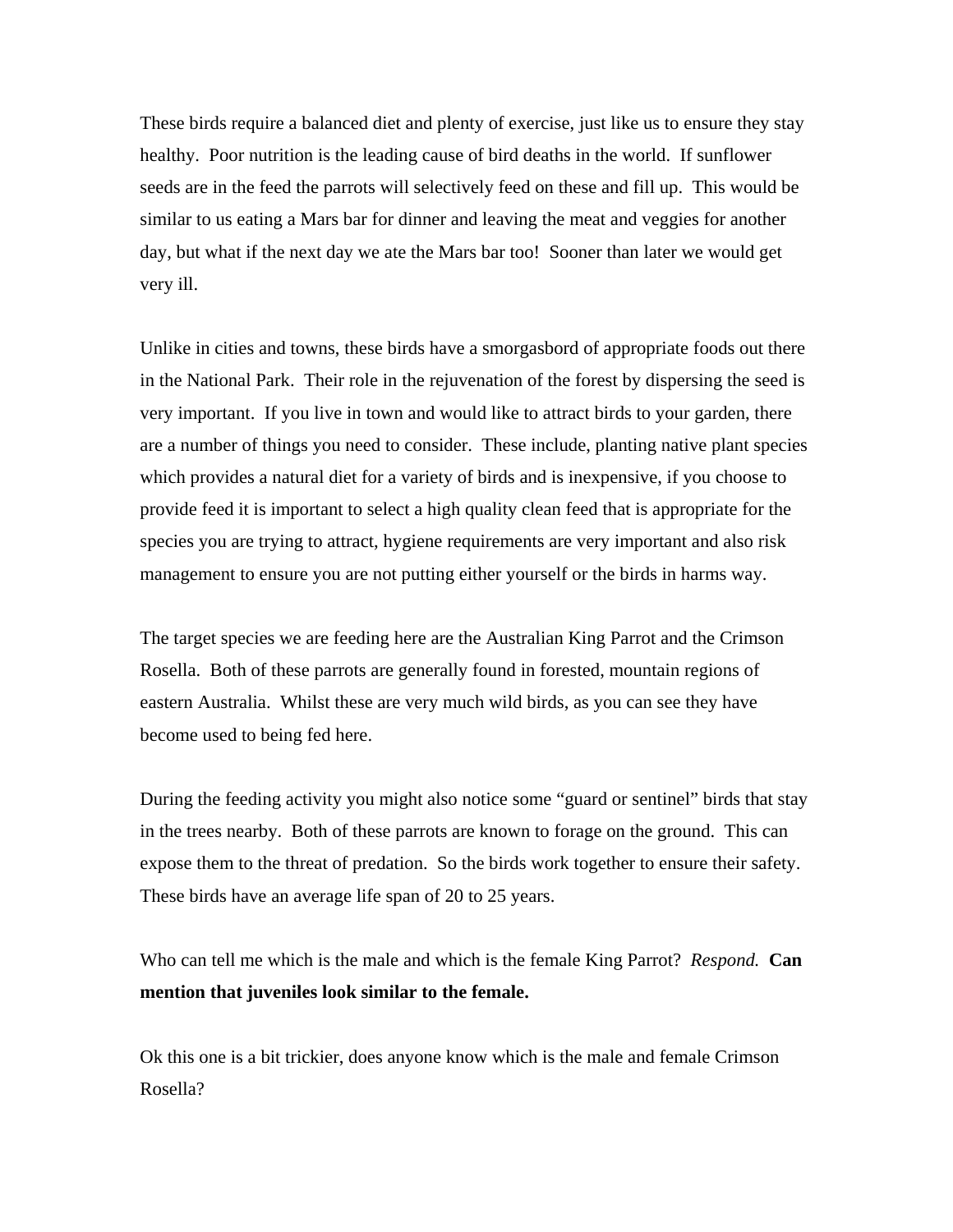The Crimson Rosella is known to have very little sexual dimorphism which means, they do not show clear differences in their plumage. The male Crimson Rosellas are generally longer and heavier, their plumage is a little brighter in colour, they have a more pronounced forehead and a noticeably larger beak. **Can mention that juveniles are similar but also have some green plumage, in the first year they will be predominantly green, the second year predominantly red, then they gain full adult plumage.** 

A distinguishing feature of Rosellas is their cheek patches. As you can see these Rosellas have blue cheek patches.

For the birds there are a number of ways they would know the difference between males and females but one of them may be because they see each other very differently to how we see them. Bird's eyes work differently to ours and they are able to see UV light reflections. They see different colours and levels of brightness to us. It is suggested that this may influence their orientation, foraging and signaling.

A usual day for these birds after waking up at their roost, involves some "gentle" stretching followed by some wing-flapping and preening before departing at sunrise to begin foraging and social activities. In the middle of the day they take a rest in the inner foliage of shrubs or trees. Then they continue foraging and social interaction in the afternoon, before returning to their roost at dusk. Crimson Rosellas generally move about during the day in pairs and King Parrots are known to band together in pairs or small groups.

Whilst these birds are not considered nomadic they do have seasonal movements throughout their range.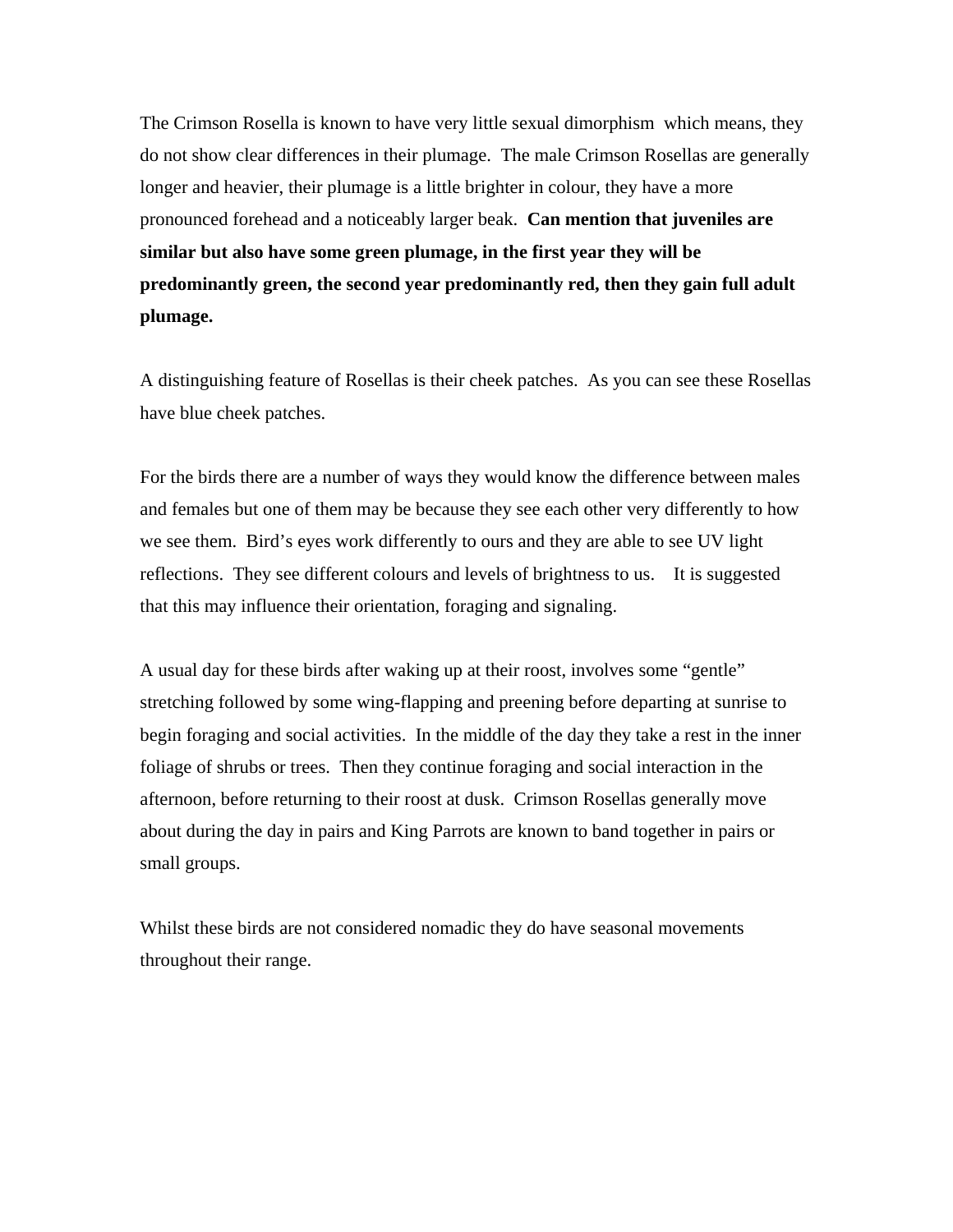Both these birds nest in hollows. If you look up when you are out on the tracks you might be lucky enough to see one of these birds entering or leaving their hollow in the breeding season which generally begins in spring and ends around January. The entrance to the hollow can be very high, with the base being up to 12 meters down.

One of the problems that have been associated with the feeding activity in the past has been feeding of the non-target species such as brush turkeys, the red browed finches, red necked wallabies, and aggressive birds such as the pied currawongs. Feeding of these species can cause serious illness, even death as the food that we are offering is not part of their normal diet. There are also impacts on the broader environment such as those caused by the swell of the brush turkey population at this site. The brush turkeys have a habit of scratching the leaf litter to build their nests and to locate food, this results in a notable decline of the ground cover and other degradation.

Feeding the more aggressive birds can lead to them inviting themselves to your picnic. Some of these birds have caused harm to visitors and have had to be relocated Please remember that we taking part in a controlled feeding activity here and feeding outside this area is not permitted due to the impacts and dangers that can be associated with feeding wildlife.

#### *Watch timing of presentation.*

Ok that's our time up for the feeding session today. Could you please return the bowls?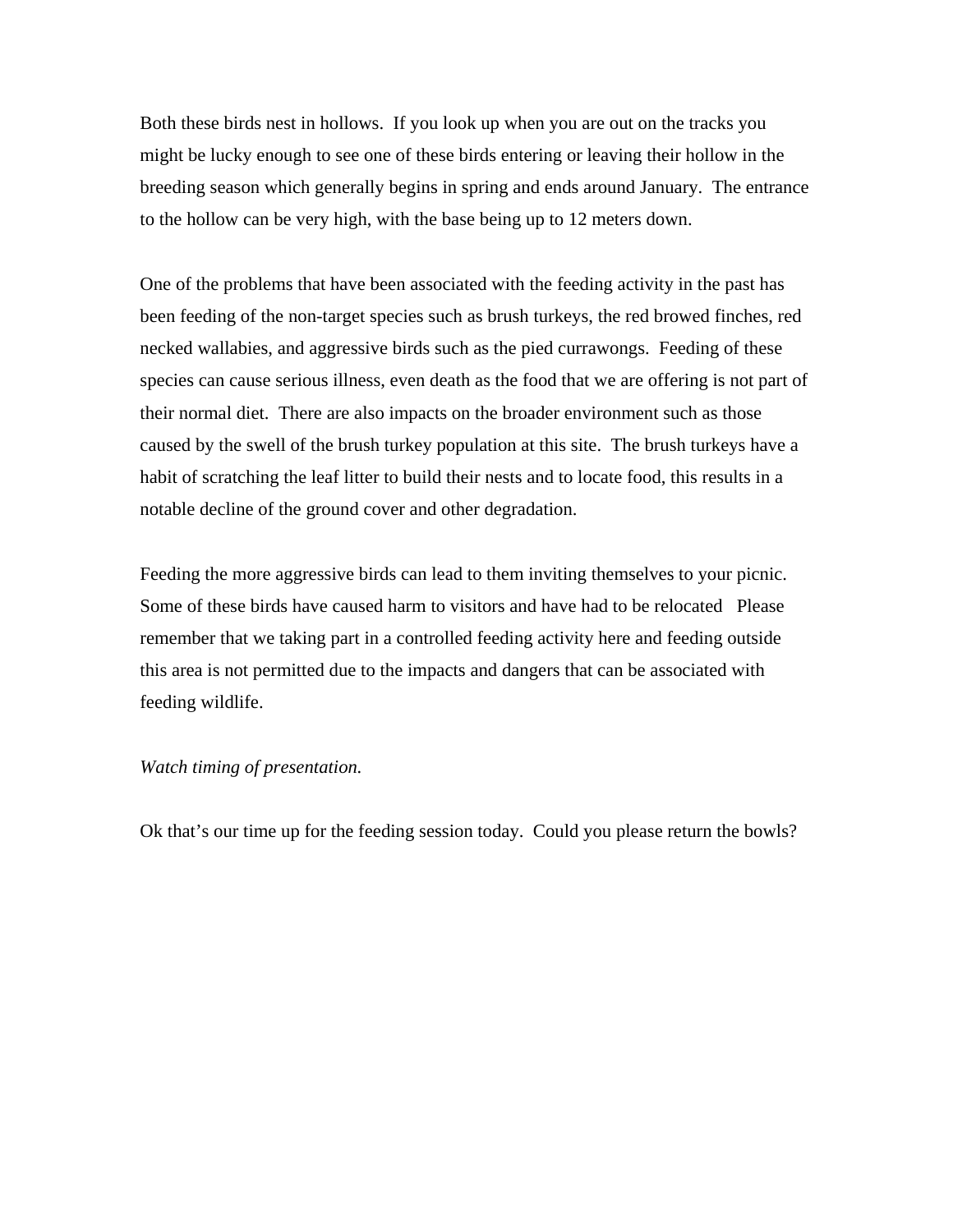### **Conclusion**

Please remember we are right next door to the National Park and there is an abundance of natural foods here that birds need to feed on for their health and that of the forest. If we want to continue feeding the birds it is very important to let them continue with their natural foraging behaviour to ensure they get a balanced diet. So a little snack of an appropriate high quality feed is recommended. It is essential that we don't harm the birds by feeding them too many Mars Bars!!

On behalf of Bunya Mountains Getaway. I would like to thank you for joining me to feed the birds today. We hope that you have enjoyed your time with these beautiful birds.

Does anyone have any questions regarding the new feeding practices, the birds or any of the other issues we have talked about?

In the general store, we have a visitor comment book and feedback sheets if anyone would like to make comments about your experience today.

*Be available for a short period following the activity for informal conversations. Provides an opportunity for informal feedback and further relationship building to add to the experience.* 

**Once a Conservation Program had been developed it would be essential to include this information in the presentation.** 

**Clean Up Maintain Records** 

**\*\*\***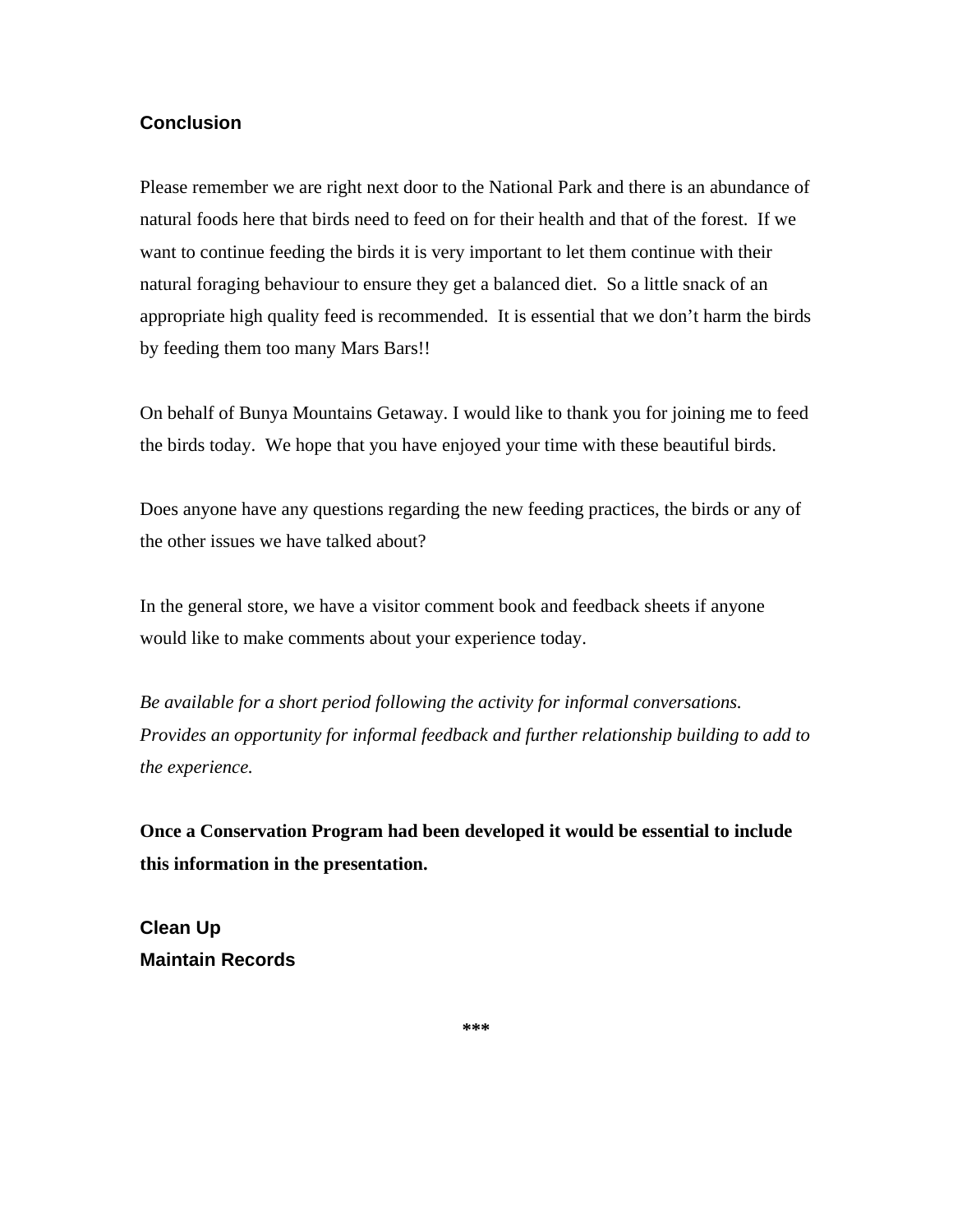*Adapted from "Wild bird feeding activities on private property (adjacent to National Park areas) - Towards Best Practice. Case study: Bunya Mountains Getaway, operating adjacent to Bunya Mountains National Park" by Michelle Plant of the University of Queensland.* 

*Michelle[\\*\\* i](#page-21-0)s a member of WTA and is currently conducting a study with the University of Queensland to evaluate the modified wild bird feeding practices (based on these guidelines,) at Bunya Mountains Getaway. She also works as a consultant with Wildlife Interactions to assist operators both with environmental management for wildlife tourism activities, and to meet licencing and permit requirements.* 

*Another project currently under development is Wildlife Connect – a research and support initiative. One of the aims of this project is to encourage wildlife tourism operators to establish their own fund to help support local wildlife management research and conservation objectives. Michelle strongly believes in building partnerships to connect operators and interested parties (such as academics and parks management) in their efforts to achieve common goals.* 

<span id="page-21-0"></span> $\overline{a}$